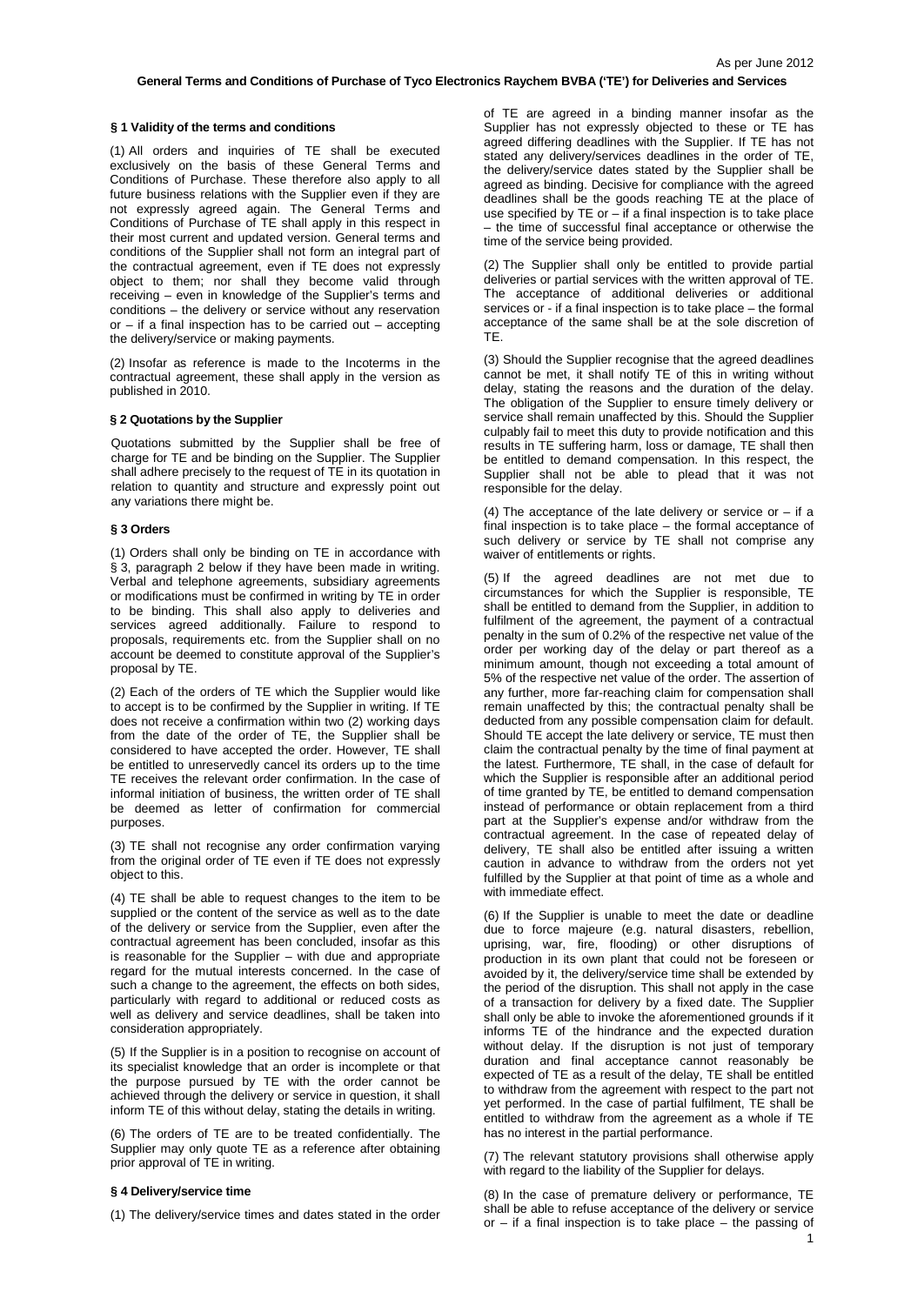such delivery or service at the expense and risk of the Supplier. If TE accepts the delivery or service or - if a final inspection is to take place – pass the same, the Supplier shall reimburse TE for any additional costs resulting from this (e.g. storage or insurance costs).

## **§ 5 Prices, dispatch, packaging, passing of risk and transfer of ownership**

(1) The prices agreed shall be fixed prices; costs for packaging, freight and transport to the shipping address or place of use stated by TE shall be included in these prices. Insofar as TE is to bear the transport costs according to the contractual agreement, the cheapest form of transport for TE is to be chosen for the delivery.

(2) If the Supplier generally reduces the prices for the items or services to be provided up to the day of delivery or performance following confirmation of the order, the reduced prices valid at the time of delivery or performance shall apply instead of the prices originally agreed.

(3) Deliveries shall be carried out free of charge to the shipping address or place of use specified by TE. Dispatch shall ensue at the risk of the suppler. The risk of any deterioration, including accidental loss or destruction, shall continue to be borne by the Supplier until delivery has been carried out to the shipping address or place of use desired by TE. The Supplier shall observe stipulations made with regard to delivery at the business premises of TE.

(4) Ownership of the goods delivered shall pass to TE on being hand over. Any extended or expanded reservation of title shall not be recognised by TE.

(5) The Supplier shall be responsible for due and proper packaging. Stipulations made by TE with regard to packaging must be complied with. The Supplier shall otherwise be obliged to avoid superfluous packaging and thus minimise the cost to be incurred by TE for the disposal of packaging.

# **§ 6 Warranty and liability**

(1) Warranty and liability shall be in line with the relevant statutory provisions insofar as no other arrangements arise from these terms and conditions or any other written agreement exists between TE and the Supplier. In clarification, the liability of the Supplier under other provisions contained in these General Terms and Conditions of Purchase – e.g. under § 9, Par.  $1/7$  and § 10, Par.  $5$  – shall remain unaffected by the provisions under § 6 here.

(2) The Supplier shall ensure that all of the items supplied by it and all the services provided by it correspond to the state of the art in technology and comply with the relevant (national and European Union) legal provisions (especially, though not limited to, the requirements in force in relation to technical safety, industrial safety, health, accident, environmental and fire protection), the regulations and directives issued by public authorities, employers' liability insurance associations and relevant trade associations, as well as the stipulated functions and specifications. This shall also apply accordingly to compliance with all the technical data and quality standards stated in the orders of TE, drawings and/or delivery conditions, by way of which the specified features of the service to be provided for by the Supplier are defined. Should derogation from such regulations or conditions be necessary in individual cases, the Supplier must obtain the approval in writing of TE in this regard. The Supplier's warranty obligation shall not be affected by such approval. Should the Supplier have any misgivings with regard to the type of execution desired by TE, it must notify TE of this accordingly without delay. This shall also apply to any improvement or modification suggestions by the Supplier regarding the delivery or service desired by TE.

Insofar as TE does not enter into any other agreements on the specified features of the products or work performance to be provided by it, the Supplier's product details (e.g., in catalogues) or details concerning the work performance to be provided by it shall otherwise be deemed to have been agreed. Irrespective of this, the Supplier shall be responsible for the item to be delivered or the work performance to be provided by it being suitable for the purpose specified in accordance with the contractual agreement.

(3) TE shall not be under any obligation to examine the goods delivered and give notification of defects until full delivery has been completed and then only with regard to possible deviations in relation to identity and quality as well as in relation to externally visible damage occurring during transport. TE shall otherwise only be obliged to conduct technical function tests and other tests in the form of random samples. Insofar as an obligation to give notification of a defect exists afterwards, such notification of defect shall be deemed to have taken place in a timely manner if it is received by the Supplier within 14 working days of the goods being delivered in the case of obvious defects or within 14 working days of a hidden defect actually being detected or being detectable in the case of a duly performed examination. Should TE reach differing agreements separately with the Supplier in this regard, e.g. under a quality assurance agreement, such provisions shall then take precedence.

(4) Defects in the goods delivered or in the work performed which are notified during the warranty period, also including non-compliance with guaranteed data and the absence of assured properties or agreed qualities shall, on request, be rectified by the Supplier without delay and free of charge, including all supplementary costs, through redelivery or repair of the defective products as TE sees fit. Defective goods shall be returned to the Supplier at its expense and risk. More far-reaching legal entitlements, particularly the right of withdrawal, reduction and/or compensation claims, shall remain unaffected by this.

(5) Should the Supplier culpably fail to meet its warranty obligation within a reasonable period of time set by TE, TE shall then be able to take the necessary measures itself or arrange for these to be initiated by third parties at the Supplier's expense and risk  $-$  notwithstanding the Supplier's warranty obligation. In urgent cases, TE shall be able, after consultation with the Supplier, to carry out the repair itself directly or arrange to have this done by a third party at the Supplier's expense. TE shall be able to rectify small defects itself in the interests of providing the customers of TE with a timely service without prior consultation and without this affecting the Supplier's warranty obligation. The same shall apply if there is an unusually high threat of loss or damage.

(6) The warranty period shall last 36 months unless expressly agreed otherwise between TE and the Supplier or unless the law concerning the product or work performance to be provided by the Supplier provides for a longer warranty period. The warranty period shall commence, at the earliest, when the goods have been handed over to TE or the third parties nominated by TE at the place of receipt or use specified by TE. Should final inspection and acceptance be required, the warranty period shall commence on the date of final acceptance stated by TE in the declaration of final acceptance of TE. The warranty periods shall be extended by the length of time the defective item delivered or the faulty work cannot be used as intended. In the case of subsequent fulfilment, the original warranty period shall commence for the exchanged or re-delivered items or for the newly produced work.

(7) Acknowledgement of receipt of the items delivered or acceptance or final inspection of the same shall not relieve the Supplier of its warranty obligations, even in the case of the being aware of TE of a defect.

(8) Approval of drawings submitted to TE by the Supplier as well as clearance of samples provided to TE by the Supplier shall not relieve the latter of its warranty obligations.

(9) Should a claim be made against TE by any third party due to a defect or a product error in the item delivered by the Supplier which necessitates mandatory replacement of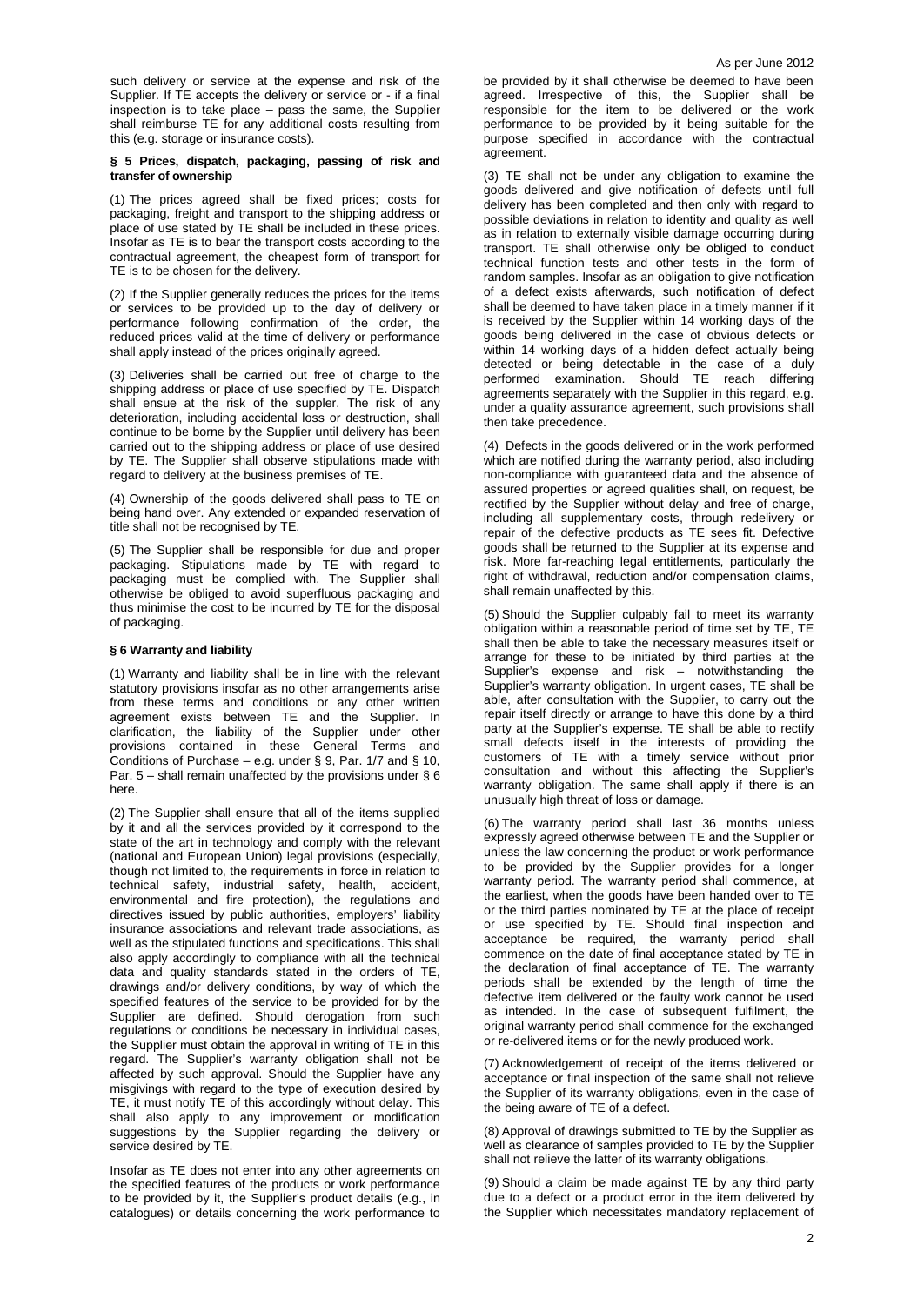said item, the Supplier shall indemnify TE against all claims resulting from this and actively assist TE in averting such claims. For this purpose, the Supplier shall hold all paperwork and documentation concerning the delivery in safekeeping for a period of at least 15 years after the delivery has been received by TE and surrender the same to TE at the first request of TE. In addition, TE shall be entitled to demand reimbursement of the loss or damage incurred by TE from the Supplier, including reasonable legal costs. Such loss or damage shall also include a precautionary recall campaign insofar as this is appropriate in the interests of the customer of TE or for the protection of external third parties following the due assessment of the situation by TE. The Supplier shall also reimburse TE for the costs of such a recall after expiry of the warranty period if such recall is carried out by TE on the basis of an official order or in order to avert dangers to the life and health of product users or external third parties.

(10) The Supplier shall not be entitled to make any changes or modifications to the item to be supplied after conclusion of the contractual agreement or during the supply period without the express approval of TE. This shall also apply to the slightest changes, even where the individual specifications, dimensions, analyses, recipes, production procedures, etc. stipulated by TE remain unchanged. Changes or modifications to the product to be delivered by the Supplier shall only be permissible after the declaration of written approval of TE. Should the Supplier culpably fail to meet this obligation, it shall bear all costs incurred by TE or third parties as a result of such breach of obligation, e.g. for subsequent examinations and tests, expert reports, additional calculations, follow-up or secondary treatment, replacement deliveries, etc.

(11) If the Supplier intends to introduce changes to production procedures, the composition or properties of the products, the production location, primary suppliers of materials or source products, the procedure or equipment for testing the products, or any other changes for future deliveries that are relevant to TE or the customers of TE using the item to be supplied, the Supplier shall inform TE of this in writing in good time, though at least 3 months beforehand or possibly earlier insofar as longer periods of notice have been agreed on the basis of the relevant industry or quality standards or where TE has agreed this with the Supplier accordingly.

(12) The Supplier shall insure itself for a reasonable and appropriate amount against all risks arising from product liability and provide TE with proof of such insurance on request.

### **§ 7 Rights of use; third-party rights**

(1) If the delivery or service includes software, the Supplier shall grant TE – unless agreed otherwise – at least a nonexclusive, assignable right with no restrictions on time and territory to use and edit the software and associated documentation, as well as any updates, upgrades or other further developments and also grant sub-licences to third parties, particularly companies affiliated to TE within the meaning of Art, 11, 1° of the Belgian Company Code (Wetboek van Vennootschappen), as well as sales agents and customers (while respecting the copyright interests of the Supplier).

(2) If licence fees have to be paid for the use of the item delivered in accordance with the contractual agreement, also in conjunction or interaction with other items, such costs shall be borne by the Supplier.

(3) The Supplier shall give an assurance that the items delivered by it are unencumbered by any third-party rights and that the supply or use of said items in accordance with the contractual agreement, also in conjunction or interaction with other items, shall not lead to the infringement of any patents or other industrial property rights of third parties within Belgium.

(4) If industrial property rights of third parties are violated by the delivery or service provided by the Supplier, the latter shall be obliged first of all to ensure by way of acquiring the rights or through modification of the item to be supplied – insofar as this is reasonable for  $TE$  – that infringements of rights  $are$ continued.

(5) Notwithstanding Article 4 above, the Supplier shall be obliged to indemnify TE against any claims by third parties relating to the infringement of patents or other industrial property rights as well as with regard to expenses relating to such action being taken and bear all costs incurred by TE as a result of such action. This obligation shall not apply insofar as TE, without the approval of the Supplier, makes agreements with the third party which relate to its claims and, in particular reach a settlement. The Supplier shall provide TE, without delay and free of charge, with all information and documents required to defend such actions.

(6) Paragraphs 2 - 5 above shall also apply accordingly to those countries in relation to which the Supplier is aware on conclusion of the contractual agreement that TE sends the items delivered to those countries.

# **§ 8 Invoices and payments**

(1) Invoicing shall be carried out at the time of delivery of the product at the earliest, including all documentation relevant to the contractual agreement or  $-$  if a final inspection is to take place – at the time of final acceptance of the service or otherwise at the time of the service being provided. Invoices shall be sent by post or alternatively, at the request of TE, in electronic form; they are not to be enclosed with the goods.

(2) The wording and the sequence in the invoices shall correspond to the items of the order, also showing the respective order number and the Supplier number. Any additional deliveries or services are to be listed separately in the invoice, with reference to the corresponding written order preceding these.

(3) Unless agreed otherwise, payments shall be made within 90 days net insofar as TE does not have any complaints regarding the delivery or service. Decisive for the payment period shall be the receipt of the due and proper invoice as well as all the required documents (e.g. material test certificates) by TE. Carrying out the payment transaction shall be decisive for the punctuality of such payment. Delays in payment on account of invoicing by the Supplier which does not meet the stipulations under this Article 8 shall be the responsibility of the Supplier.

(4) Even if TE was aware at the time of making the payment that the goods delivered or the work performance provided was defective, the settlement of the invoice shall not be deemed to constitute any waiver of the entitlements or claims of TE relating to the defectiveness of the goods or work performance.

(5) TE shall also be entitled to offset claims by the Supplier against claims by companies affiliated to TE. The Supplier shall only be able to offset its own claims where its counterclaims are enforceable by way of declaratory judgement, are undisputed or have been recognised by TE. The Supplier shall only be entitled to exercise a retention right if its counterclaim is based on the same contractual relationship and has become due.

(6) The Supplier shall not be entitled without the prior written approval of TE, which TE will not refuse unreasonably, to assign its claims against TE to third parties or have these collected by third parties. If the Supplier is, for its part, supplied under extended reservation of title, such approval shall be deemed to have been given. Should the Supplier assign its claims to a third party without the approval of TE contrary to the first clause above, such assignment shall nonetheless be valid. TE shall, however, have the option of making payment to the Supplier or the third party with the effect of discharging the obligation.

(7) In the case of advance payments, TE shall be entitled to demand appropriate security.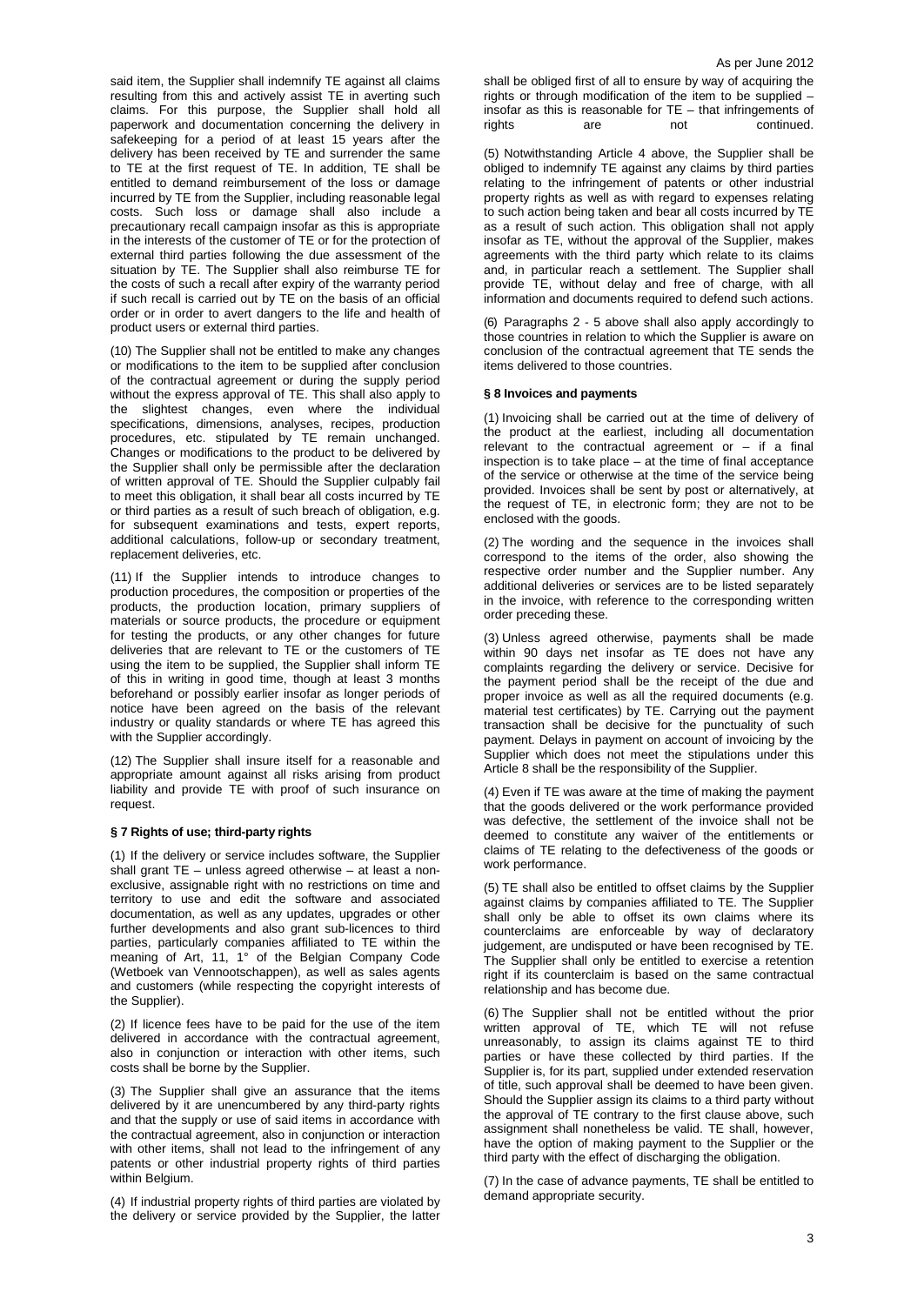# **§ 9 Goods provided; tools and other production equipment provided**

(1) The Supplier shall examine goods provided by TE immediately after being handed over by TE or the primary suppliers of TE and, should there be evidence of any defect, notify TE accordingly without delay. Should such a defect become evident subsequently, notification must be given immediately after being detected. Should the Supplier not meet these obligations, the Supplier shall be obliged to compensate TE for all loss or damage resulting from this (e.g. for the loss of warranty entitlements against the primary suppliers of TE). In addition, the Supplier shall, in the case of infringing the aforementioned obligations of examination and notification of defects, be responsible for faults and errors concerning the product it has delivered to TE, also where such faults or errors can be attributed to the goods provided by TE.

(2) The Supplier shall mark and identify the goods provided by TE as the property of TE and keep them separately from other products so that the goods provided by TE can be indisputably identified as such for the entire duration of the storage and – where technically possible and reasonable for the Supplier – also during the manufacturing process. The Supplier shall be liable to TE for the loss or damage of items provided. The Supplier shall insure the goods provided by TE for at least their current market value against fire, water, theft and comparable cases of damage at its own expense. TE is to be notified of any legal or actual harm to or impairment of the items provided by TE without delay.

(3) The materials provided by TE shall be treated and processed on behalf of TE and shall remain the property of TE during the treatment and processing stages. It is commonly understood that TE shall be co-owners of the products manufactured with the use of the materials or parts provided by TE in the ratio of value of the items provided to the value of the product as a whole. The same shall apply if the property of TE disappears in the process of blending and mixing.

(4) Tools and other manufacturing equipment provided to the Supplier for the purpose of producing the goods to be supplied to TE shall remain the property of TE. Should the Supplier manufacture or acquire tools or other production equipment at the partial or entire expense of TE which are specifically needed for the production of the parts to be supplied to TE, such tools and equipment shall pass to the possession and ownership of TE on payment by TE. It shall be agreed in this respect that the Supplier shall be in possession of the tools and production equipment in the sense of borrowing the same from TE. The Supplier shall not be entitled to any retention right in this respect. The tools and other production equipment owned by TE are to be clearly marked and identified as the property of TE in an appropriate manner. The Supplier shall insure such tools and production equipment for their new value against fire, water, theft and comparable cases of damage at its own expense. The Supplier shall at this moment in time assign to TE all compensation rights arising from such insurance; TE herewith accepts this assignment. TE is to be notified of any legal or actual harm to or impairment of the tools or other manufacturing equipment provided by TE without delay.

(5) The Supplier shall be obliged to use the tools and other manufacturing equipment referred to under § 9, Par. 4 above exclusively for the production of the goods ordered by TE. They may only be scrapped or made available to third parties with the prior approval in writing of TE.

(6) The Supplier shall be obliged to handle and store the tools and other manufacturing equipment referred to under § 9, Par. 4 above with due care. The care and maintenance of such tools and other manufacturing equipment shall be in line with the respective agreements made between TE and the Supplier.

(7) Should TE incur any loss or damage through the Supplier infringing the aforementioned obligations under this § 9, Par. 2 - 6, the Supplier shall be obliged to compensate TE for such loss or damage unless the Supplier is not responsible for the same.

# **§ 10 Drawings/documents, industrial property rights**

(1) All documents, drawings, samples, etc. provided to the Supplier by TE for the submission of a quotation or for the production of the item to be delivered or the provision of the service shall remain the property of TE; TE reserves all rights concerning the copyright of TE as well as all other existing industrial property rights in this regard. The Supplier shall not be entitled to use information, ideas or other know-how contained therein for any purpose other than the drawing up of the quotation or fulfilling the contractual agreement for TE. The latter shall not apply in the case of the information, ideas or other know-how already being known to the Supplier before being received from TE or where the Supplier has obtained the same lawfully through other means at a later point in time. The documents, drawings, samples etc. shall be handed over to TE without delay together with all copies and duplications on request or without being requested if an order does not materialise or after completion of an order. The Supplier shall have no entitlement to a retention right in this regard. Clauses 1 and 2 above shall apply accordingly to the drawings and other documents produced by the Supplier according to the specific data of TE.

(2) The Supplier shall treat the documents referred to in paragraph 1 above as well as all other information received in relation to the order or the execution of the contract – also following completion of the order – as a business secret and, accordingly, as confidential. Such information may not be made known to any third party without the prior written approval of TE. TE shall treat documents and information received by TE in relation to the order or the execution of the contract by the Supplier as a business secret insofar as the need for confidentiality is expressly pointed out to TE. The obligation to maintain confidentiality shall cease to apply where the contents of the documents concern facts that are publicly known or subsequently reach the public domain without this being caused by an infringement of duty on the part of the party under the obligation to maintain confidentiality.

(3) The Supplier shall submit all necessary drawings and documents required for discussion of the technical details, the item to be supplied or the service to be provided together with the quotation. Such discussion or other involvement by TE in the design work shall not, however, relieve the Supplier of its sole responsibility for the product or service or any warranty and other obligations arising from this.

(4) The Supplier shall be obliged to provide – together with delivery at the latest - all drawings and documents needed by TE or the customer of TE to set up, operate, maintain and repair the item to be supplied free of charge in both English and Dutch, in good time and without having to be asked.

(5) Should TE incur any loss or damage through the Supplier infringing the aforementioned obligations under § 10 here, the Supplier shall be obliged to compensate TE for such loss or damage unless the Supplier is not responsible for said infringement of duty.

# **§ 11 Supply security**

(1) Insofar as the items to be supplied concern goods specifically developed for TE, particularly where TE has shared directly or indirectly in the costs of development and/or manufacturing equipment, the Supplier undertakes to supply TE with the items to be delivered according to the needs of TE and accept orders from TE as long as TE requires the items to be supplied. The anticipated delivery volume according to the customer requirement forecasts of TE shall be made known to the Supplier at an early stage. The Supplier shall not, however, have any entitlement to insist on the purchasing particular quantities of TE, unless expressly agreed otherwise.